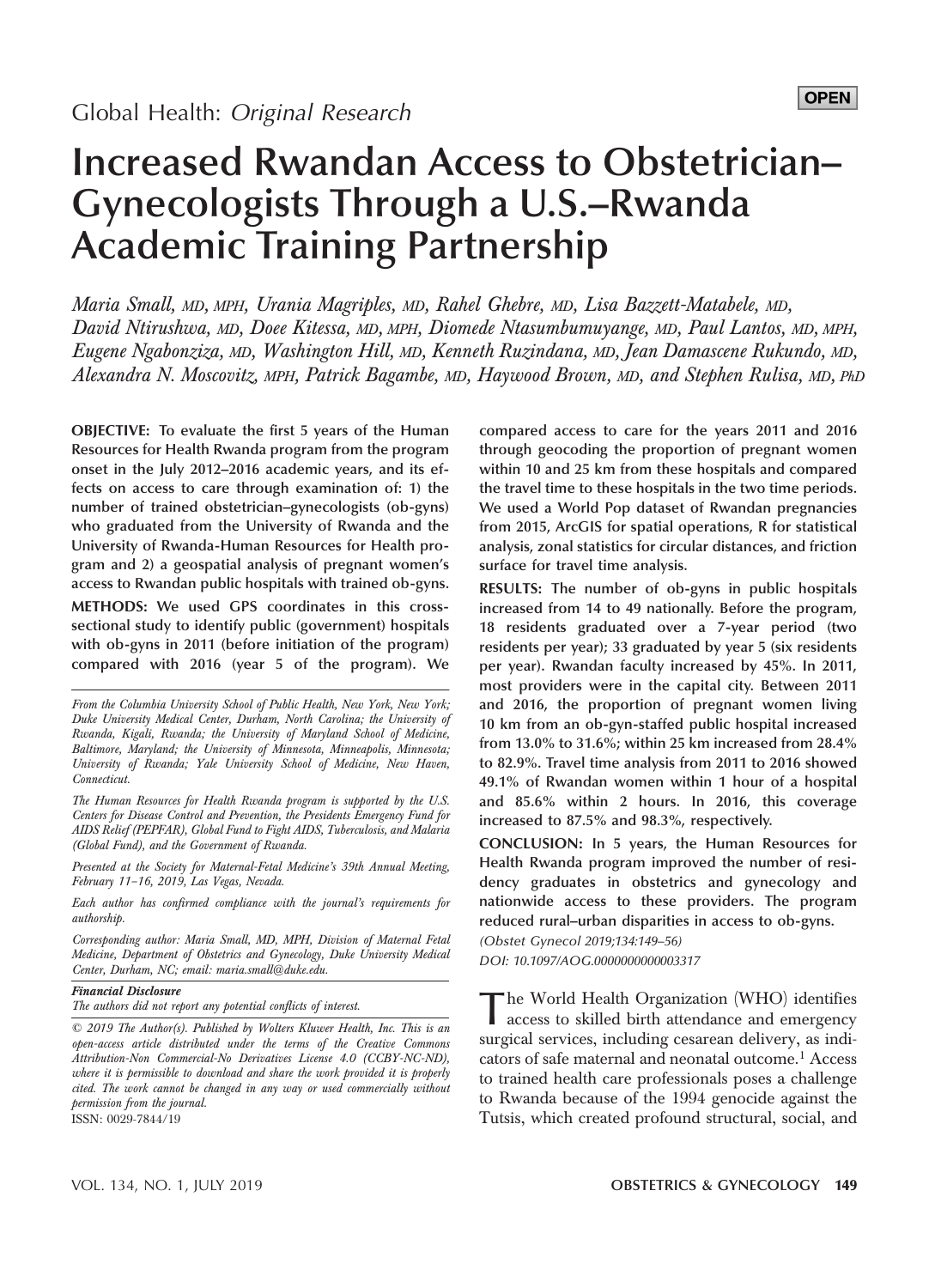economic destruction. Many health professionals were either killed or forced to flee the country. After these events, the country was left impoverished with a decimated health care structure and medical education system.2 After the genocide, medical education was limited with most specialists, including obstetrician–gynecologists (ob-gyns), receiving their training in other countries.<sup>2</sup>

Rwanda has made considerable efforts to improve overall health, particularly maternal and child health, through policy and economic initiatives targeting women's rights, education, and universal access to health coverage through a communitybased health insurance program (Mutuelle de Santé).<sup>3</sup> Rwanda met the United Nation's Millennium Development Goals 4 and 5 aimed at the reduction of child and maternal mortality by 75% between 1990 and 2015. The average maternal mortality ratio during the 5 years before 2000 stood at 1,071 per 100,000 live births and steadily decreased to 210 in 2015.<sup>4</sup> Similarly, infant mortality rates dramatically declined.<sup>4</sup> Despite meeting these milestones, however, perinatal health care indices remain suboptimal and further improvements require additional investment in the national health care system.

Rwanda is a small, central African land-locked nation approximately the size of the state of Maryland.<sup>5</sup> With a population of 11 million, Rwanda is one of the most densely inhabited countries in Africa.<sup>5</sup> The Rwandan public health system is decentralized with health posts and health centers serving as firstline, neighborhood level, outpatient, and preventative care centers. District, military, provincial, and tertiary referral hospitals provide higher levels of care to an established geographic region. The two tertiary care academic centers are in the centrally located capital city of Kigali and the second largest, southern city of Butare. Patients are referred to these higher levels of care by providers in the health posts and health centers. The referral patterns are based on patient proximity to a facility. The health system has 489 health centers and 680 health posts. In 2018, Rwanda had 48 referral and district hospitals. Health centers and health posts provide primary and preventive care including care for uncomplicated pregnancies and are staffed primarily by registered nurses who have a secondary school level education. District and provincial hospitals are primarily staffed by general practitioners and specialty consultants in surgery and obstetrics and gynecology.2,3

General practitioners perform emergency surgical procedures such as cesarean deliveries. Cesarean deliveries account for more than 60% of all operations

performed in rural district hospitals.<sup>6</sup> Patients must be transferred to a regional, district, or referral hospital for an operative vaginal or cesarean delivery. The most complicated cesarean deliveries (eg, placenta previa, repeat cesareans) are referred to the tertiary care academic centers. The university training hospitals are examples of referral centers where the most complicated obstetric and gynecologic cases are managed. These facilities are staffed with specialists in obstetrics and gynecology. Private sector clinics and hospitals serving pregnant women are primarily located in the capital city, Kigali.

Recognizing the critical need for highly trained health care professionals, in 2011 the Rwandan government embarked on a novel medical education program to improve their health care system. The World Health Organization designated a baseline health care professional workforce needed to achieve Millennium Development Goals at 23 doctors, nurses, and midwives per 10,000 population.<sup>1</sup> A 2010 Rwandan national survey reported five health care professionals per 10,000 population. Human Resources for Health Rwanda was designed as a 7-year program to produce qualified medical personnel with the aim of increasing quality and access to health care for Rwandans.2,7 Human Resources for Health is a partnership between the government of Rwanda and a consortium of 22 U.S. academic institutions to implement training in medical, dental, nursing and health administration. U.S. academic institutions recruited faculty to implement the Human Resources for Health program in Rwanda with the goal of increasing the number of trained Rwandan health care workers.<sup>2</sup> U.S. generalists contract for a full academic year in Rwanda, and U.S. subspecialists contract for a minimum of 2 months or longer. The core goal of the Human Resources for Health Rwanda program is postgraduate academic training; U.S. faculty supported this goal through clinical and pedagogical support. Many of the academic approaches were innovative and actively incorporated simulations, skills assessments, and oral examinations in addition to traditional didactics and clinical teaching.<sup>5</sup> Previous works detail the formation of the Human Resources for Health program and comprehensively evaluate its first  $5$  years.<sup>2,5</sup> Increasing the number of trained ob-gyns is essential for the provision of comprehensive health services.<sup>8</sup>

Against a backdrop of improvements in preventative and communicable disease management, emergency surgical services, including obstetric services, are recognized as an important unmet need in sub-Saharan Africa.<sup>1</sup> As obstetric emergencies in sub-Saharan Africa comprise a large fraction of all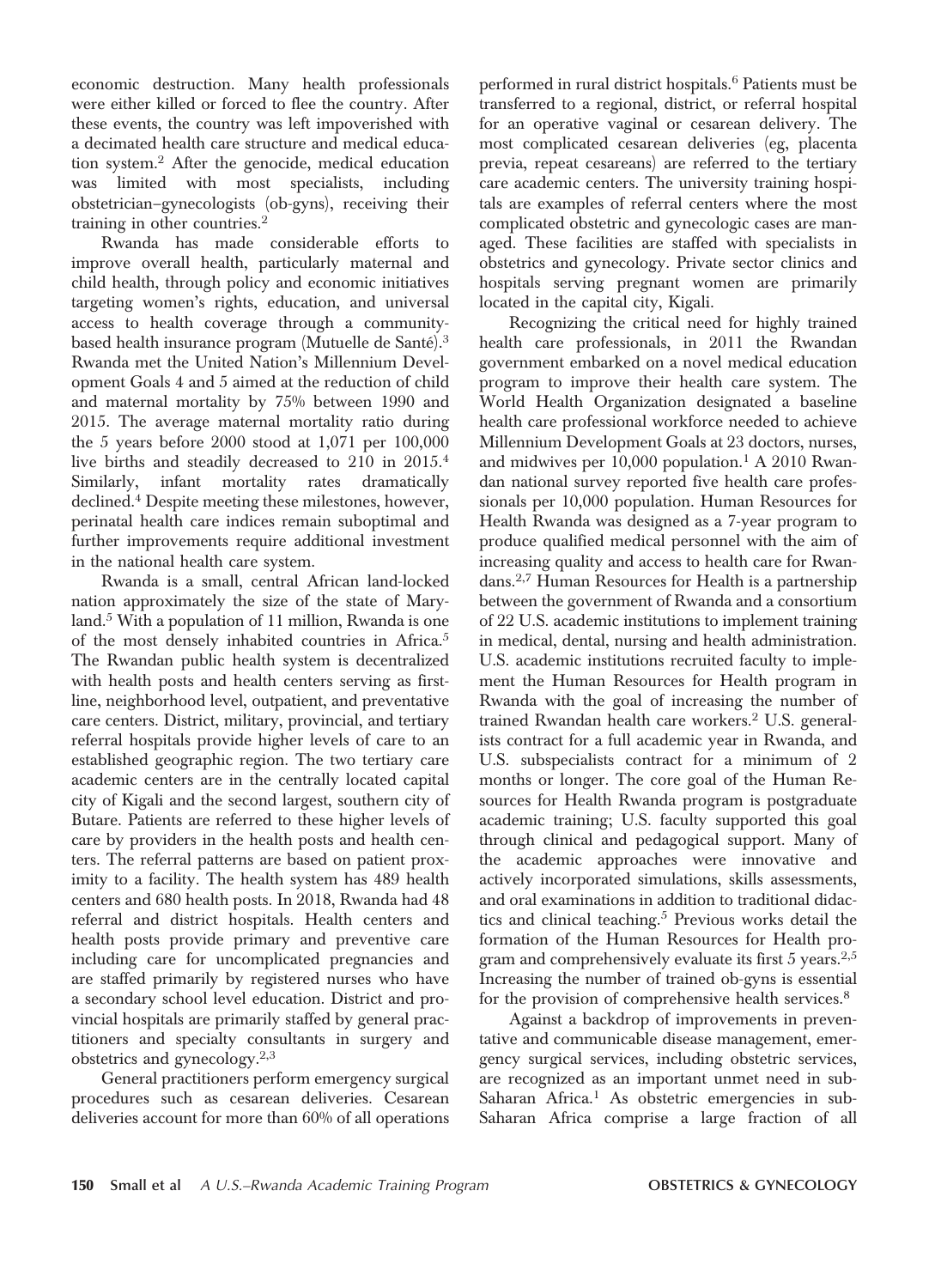emergency services, they often serve as indicators of access to emergency services and cesarean deliveries as measures of a system's capacity to offer basic surgical care.<sup>9</sup>

Improving health system capacity to address acute, life-threatening events may decrease resultant mortality by 45% and disability by 36% in low- and middle-income countries.1

Increased travel distance to hospitals is a known contributor to excess morbidity and mortality for both obstetric and nonobstetric emergent conditions.<sup>1</sup> An analysis of public sector hospitals in sub-Saharan Africa demonstrated only 28% of women of childbearing age living within a minimal 2-hour distance to the nearest hospital. This percentage is well below the international goal of 90% of the population within a two-hour range to provide universal access to health care services.<sup>1</sup> Encouragingly, in a 2017 public hospital database, 88.8% of Rwandan women of childbearing age were within 2 hours of a district hospital.<sup>1</sup> Despite achievement of this 2-hour hospital proximity, studies from Rwanda continue to demonstrate increased maternal morbidity and mortality from cesarean deliveries, particularly after transfers from smaller health centers to district hospitals.<sup>10,11</sup> Transfers of care during labor are associated with increased maternal and neonatal morbidity and mortality.10,11 Travel obstructions often result from poor road conditions or ambulance delays. A 1-hour travel distance threshold to the nearest hospital may provide a better, more conservative measure of access to care.

The aim of this study is to evaluate the first 5 years of the Human Resources for Health program from the program onset in the academic calendar years July 2012 to 2016, which ended in 2017, and its effect on access to care through examination of: 1) the number of trained ob-gyns graduated from the University of Rwanda and the University of Rwanda-Human Resources for Health program and 2) a geospatial analysis of pregnant women's access to Rwandan public hospitals with trained Obstetrics and Gynecology providers. The Human Resources for Health Rwanda model can potentially inform policymakers on the effect of a large-scale national Obstetrics and Gynecology training program, as well as the potential effect on changes in the availability of emergency essential surgical services in public hospitals.

Geospatial analysis of the presence of ob-gyns since the beginning of the Human Resources for Health Rwanda program may further highlight ongoing vulnerabilities for populations seeking a higher level surgical and obstetric care in Rwanda. More generally, geospatial analysis of health access disparities may provide a baseline platform for policy makers to eliminate population disparities as well as form a measurable benchmark for improvement.<sup>1,9</sup>

The University of Rwanda is the only institution providing residency education. Rwanda began its residency programs in 2005. The Rwandan Obstetric Gynecology residency is 4 years in duration and follows an academic calendar similar to the U.S. system. Residents meet metrics for annual promotion based on clinical performance and exam completion. Residents are qualified for graduation after successful completion of an original research thesis as well as final oral and written examinations. Final theses and oral exams are proctored by international, external examiners. The residency program duration and graduation requirements were established at the beginning of the Rwandan residency program, in 2005, and persisted throughout the Human Resources for Health program. All medical practitioners must apply for licenses to practice from the Rwandan Medical Council. The Rwandan Government pays for medical school and provides salary support for all residents. Residents sign contracts obligating them to provide public sector service for at least 5 years after training. $2,4$ 

We performed a cross-sectional study using two time points. To determine the number of Rwandan ob-gyns graduated from the University of Rwanda and the University of Rwanda Human Resources for Health program, we used the Rwandan Obstetrics and Gynecology Society database as well as graduation records from the University of Rwanda School of Medicine. The Rwandan Obstetrics and Gynecology Society maintains a current database of practice settings and locations for all ob-gyns in Rwanda.

To map hospitals with at least one ob-gyn, we obtained longitude and latitude coordinate pairs from Rwandan government GPS data. Hospital locations were confirmed using rooftop visualization in Google Earth.

We obtained a WorldPop dataset of pregnancies in Rwanda from 2015.<sup>12</sup> The WorldPop project is a global initiative to "ensure every person is mapped and counted in decision making." WorldPop provides open access, geospatial datasets.<sup>12</sup> The project is particularly focused on low- and middle-income countries where such data may be of low quality or dated. To determine pregnancies per 1-km grid square, WorldPop combines small area data on the distribution of women of childbearing age, agespecific fertility rates, stillbirth, and abortions to map the estimated distribution of pregnancies for each 1 km grid square across all low- and middle-income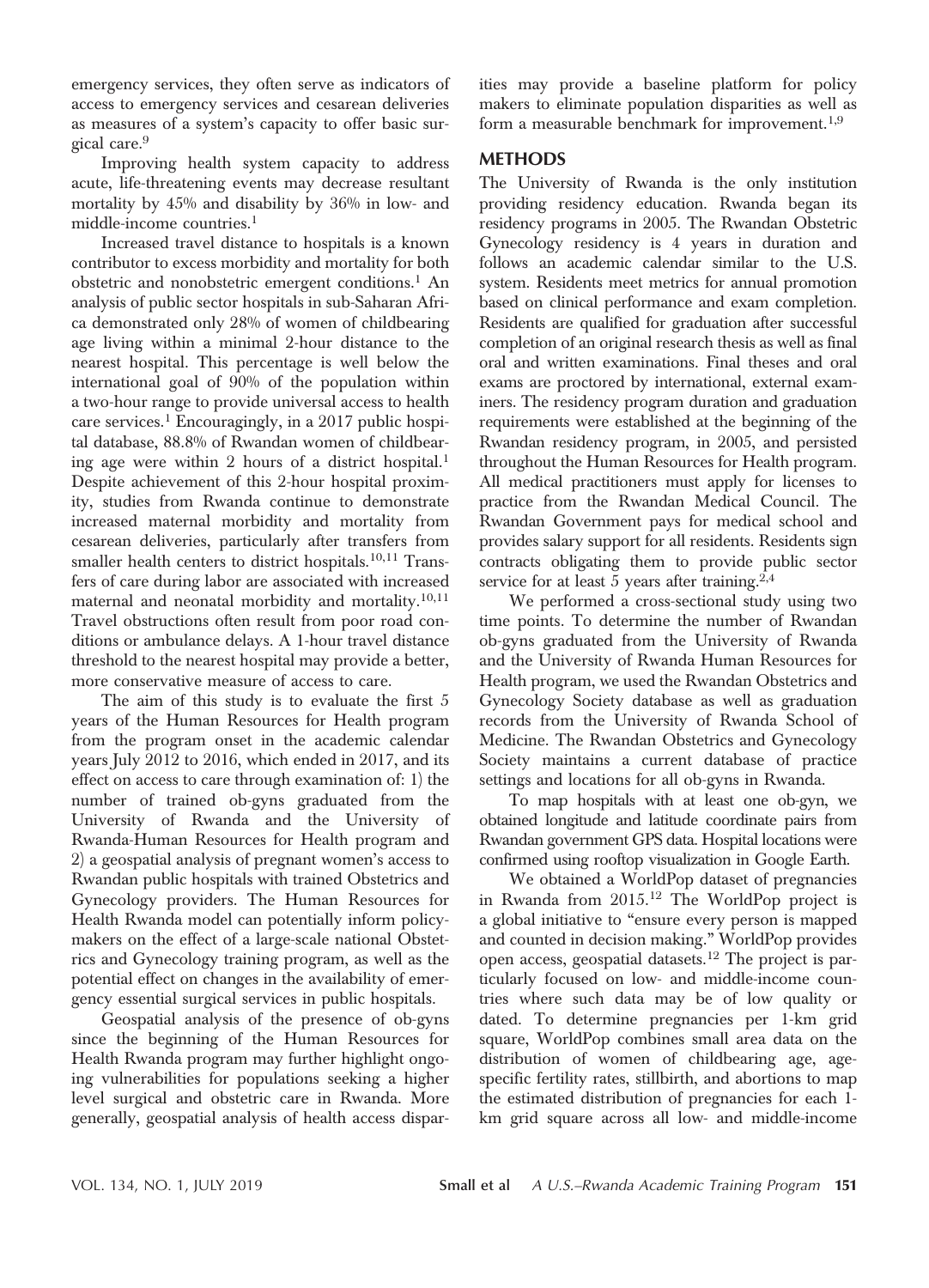countries.<sup>12</sup> Details on these methods and source data have been described previously.<sup>13</sup> In 2015, approximately 350,000 deliveries occurred in Rwanda.<sup>14</sup>

We used ArcGIS 10.5.1 for spatial operations and R 3.4.4 ([www.r-project.org\)](http://www.r-project.org/) for statistical analysis.<sup>15</sup> To determine the proportion of pregnant women in Rwanda who were within a given distance of hospitals with ob-gyns, we computed circular radii around hospital locations for both academic years, 2011 and 2016. We then selected 10- and 25-km radius zones using the buffer tool in ArcGIS. The zonal statistics tool was used to compute the number of pregnant women falling into each zone. We then used the test of equal or given proportions to calculate 95% CI about the proportion of total pregnant women in Rwanda who fell within the circular radius zones. This test was further used to compute the significance of the observed difference between 2011 and 2016.

The study was approved by the institutional review board from the University Teaching Hospital of Kigali and received institutional review board– exempt status from Duke University School of Medicine.

In 2011, 14 ob-gyns served the public health sector hospitals in Rwanda and at year 5 of Human Resources for Health there were 49, a 3.5-fold

increase. From the beginning of Rwandan Obstetrics and Gynecology residencies in 2005 through 2011, 18 residents graduated (approximately two residents per year), which increased to 33 residents (approximately six per year) from the beginning of the Human Resources for Health (Fig. 1). The annual residents graduated increased 2.6-fold. The number of Rwandan faculty increased by 45%. University of Rwanda-Human Resources for Health graduates now head 75% of referral hospital obstetrics and gynecology departments; others head provincial and district hospitals (Fig.  $2$ ).<sup>16</sup> These new leaders from the University of Rwanda-Human Resources for Health program represent recent graduates in the subspecialty of obstetrics and gynecology. As the only trained obgyns in many hospitals, they have assumed leadership roles. The 14 district hospitals represented in this analysis now have at least one or two ob-gyns; the two largest tertiary care academic referral centers possess the highest numbers of ob-gyns per institution.

Geospatial analysis from 2011 demonstrated the majority of hospitals with obstetrics and gynecology providers were located in Kigali, the area of highest population density and Butare, the second largest city (Figs. 2 and 3). In 2011, the majority of hospitals with ob-gyn providers were in the university teaching hospitals in either Kigali or in the southern city of Butare, leaving most of the rural areas of the country without



Fig. 1. Cumulative and graduated obstetrics and gynecology graduates from 4-year residency program. Human Resources for Health program onset was in the 2011–2012 academic year. Cumulative (red) and annual (blue) numbers of obstetrics and gynecology graduates. Rwanda began obstetrics and gynecology residency programs in 2005. The Human Resources for Health program began in 2012. The yellow boxes indicate the years that Rwanda began residency programs (2005) and the beginning of the Human Resources for Health program (2012).

Small. A U.S.–Rwanda Academic Training Program. Obstet Gynecol 2019.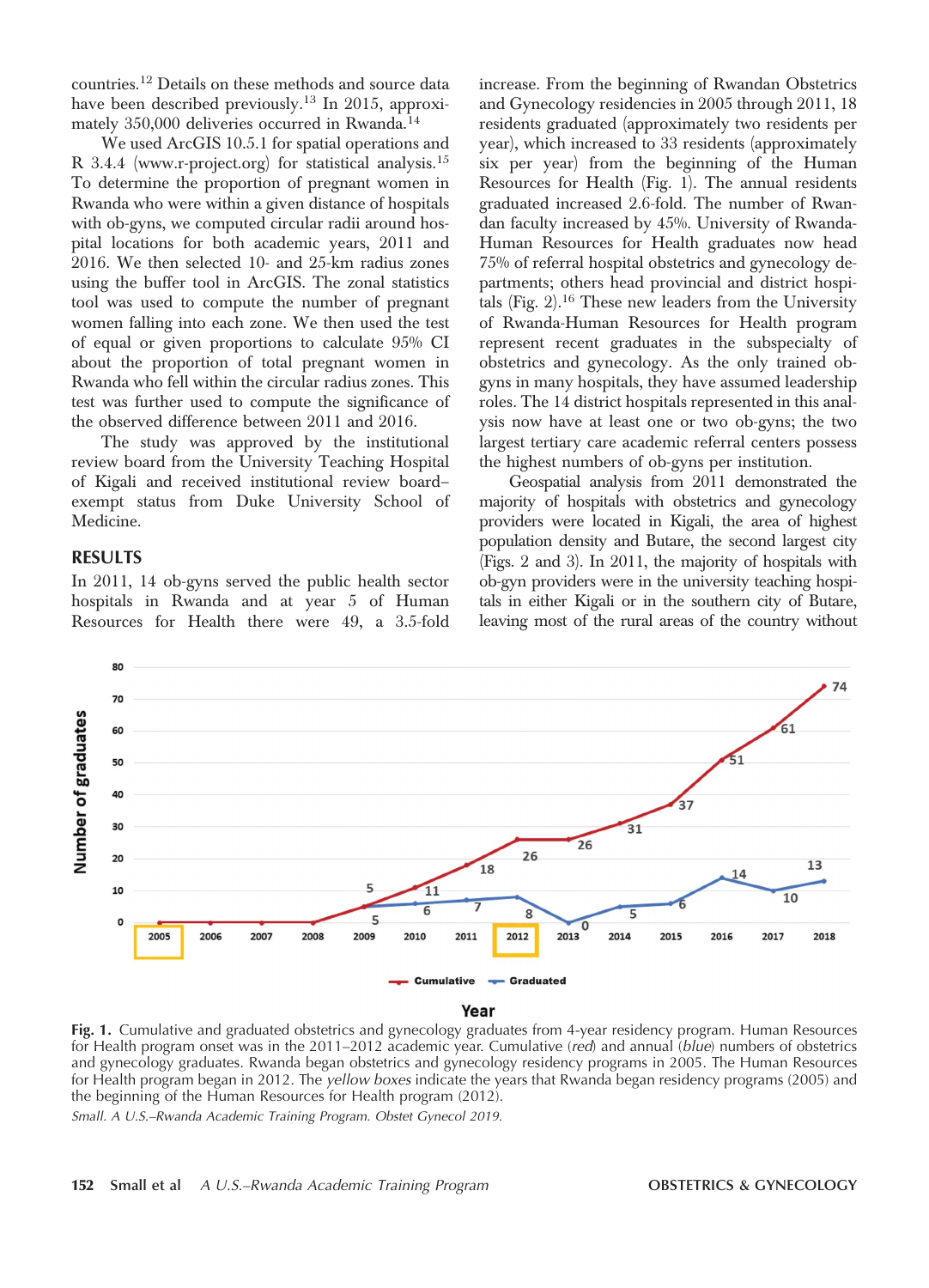

Fig. 2. Rwandan map (2016) showing district and referral hospitals with at least one obstetrician–gynecologist. H, hospital.

Small. A U.S.–Rwanda Academic Training Program. Obstet Gynecol 2019.

local ob-gyn services. Before Human Resources for Health, only six Rwandan hospitals had at least one ob-gyn. In 2016, 16 hospitals had ob-gyn coverage (Fig. 4). Between 2011 and 2016 the proportion of pregnant women living within 10 km of a hospital with ob-



### Pregnancies per km<sup>2</sup>

1268  $\overline{0}$ 

Fig. 3. Population density map of pregnant women in Rwanda (numbers per  $km^2$ ). The *lighter* areas of the map are the areas of highest population density and the *darker* blue areas represent sparsely populated regions.

Small. A U.S.–Rwanda Academic Training Program. Obstet Gynecol 2019.

gyn services increased from 13.0% to 31.6%. From 2011 to 2016 the proportion of pregnant women within 25 km of a hospital with an ob-gyn increased from 28.4% to 82.9% (Fig. 5). Similarly, travel time analysis demonstrated a substantial increase in access to hospitals. In 2011 49.1% of Rwandan women were within 1 hour of a hospital with ob-gyn physicians and 85.6% were within 2 hours. In 2016, this coverage increased to 87.5% and 98.3%, respectively (Fig. 5).

### **DISCUSSION**

DISCUSSION Human Resources for Health Rwanda is an innovative, large-scale collaboration between a sub-Saharan African government and a consortium of 22 U.S. academic institutions to address the critical shortage of health care professionals. This work demonstrates the widespread national effect of the Human Resources for Health Rwanda Obstetrics and Gynecology program on improved access to care. Training efforts generated by U.S. and Rwandan academicians resulted in a nearly fourfold increase in the number of ob-gyns in a 5-year period. In addition, qualified obgyns have formed a new cadre of academic faculty, increasing the sustainability of obstetrics and gynecology training opportunities in Rwanda. The Dean of the University of Rwanda School of Medicine's vision was to increase the number of ob-gyns to 100 by 2020, have two ob-gyns per district hospital and eight in each teaching hospital. Since 2005, the University of Rwanda and University of Rwanda Human Resources for Health program graduated 74 residents in obstetrics and gynecology. The district and teaching hospitals are close to these metrics.

After 5 years of the Human Resources for Health program, Rwandan women's proximity and travel time to hospitals with ob-gyns increased. By 2016, nearly 100% of Rwandan women were within a 2 hour travel time to a hospital with an ob-gyn. The nationwide increase in ob-gyn coverage enables access to potential life-saving surgical and emergency services. The WHO global surgical workforce database highlights the scarcity of available anesthesiologists, surgeons, and obstetricians in low-income countries.<sup>17</sup> Globally, low- and middle-income countries possess 48% of the world's population but only 20% of these specialists. The WHO surgical workforce analysis demonstrated 0.7 providers per 100,000 population in low-income countries compared with 56.7 providers per 100,000 population in high-income countries.<sup>17</sup> The WHO database, however, does not address the rural–urban distribution of providers and does not, therefore, address a key component of universal access to surgical care.<sup>17</sup>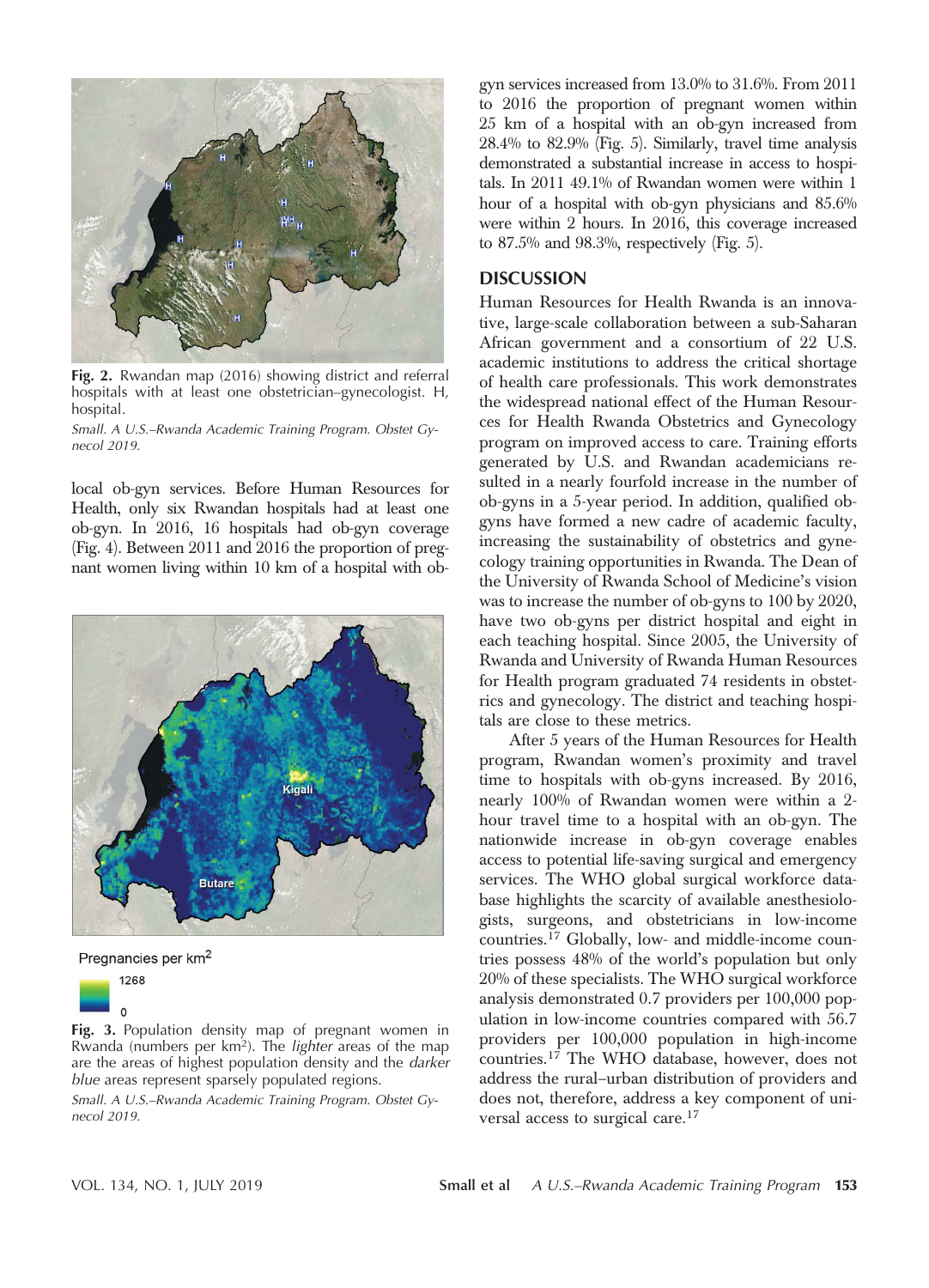

Fig. 4. Ten- and 25-kilometer radius to hospitals with an obstetrician–gynecologist (ob-gyn) in 2011 compared with 2016. Area in Rwanda within 10 and 25 km of hospitals with obstetrics and gynecology services. In 2011, hospitals with an ob-gyn were in Kigali or Butare, the site of the medical school campus. Substantially more of the population was within short distances of an ob-gyn hospital by 2016. Ten-kilometer radius to hospitals with an ob-gyn in 2011 (A) compared with 2016 (B). Twenty-five-kilometer radius to hospitals with an ob-gyn in years 2011 (C) compared with 2016 (D). Small. A U.S.–Rwanda Academic Training Program. Obstet Gynecol 2019.

Studies from similar settings demonstrate a concentration of specialists in urban areas.<sup>18</sup> At the onset of the Human Resources for Health Rwanda program, all ob-gyns were located in the two largest cities, the capital city, Kigali, and the southern city of Butare. Butare is the second largest city in Rwanda and the site of the University of Rwanda medical school campus. The Human Resources for Health program reduced the rural–urban disparity in the geographic distribution of ob-gyns. A national challenge will be to maintain and expand this coverage to areas still lacking access. Many low-income countries struggle with an ongoing, critical shortage of health care providers in rural settings.

Universal access to health care is a priority for Rwanda and loss of domestically trained physicians to higher income countries is a challenge to the health system of many sub-Saharan African countries.<sup>19</sup> The Rwandan government's strategy to minimize these departures is through mandatory 5-year contracts to the public health sector and allowing physicians some choice in city of placement after graduation. Many choose to return to their home communities. The effectiveness of this approach will need to be evaluated over time.

There are limitations to the current work. We did not focus on the private sector, although they provide access primarily in urban centers. The vast majority of the Rwanda population resides in rural areas. Even within cities, the private sector primarily refers obstetric emergencies and the most challenging gynecologic cases to the tertiary, academic hospitals for specialized services. The public sector is the foundation of the Rwandan Health System. In 2012, a baseline assessment using a WHO survey tool demonstrated severe resource shortages in Rwandan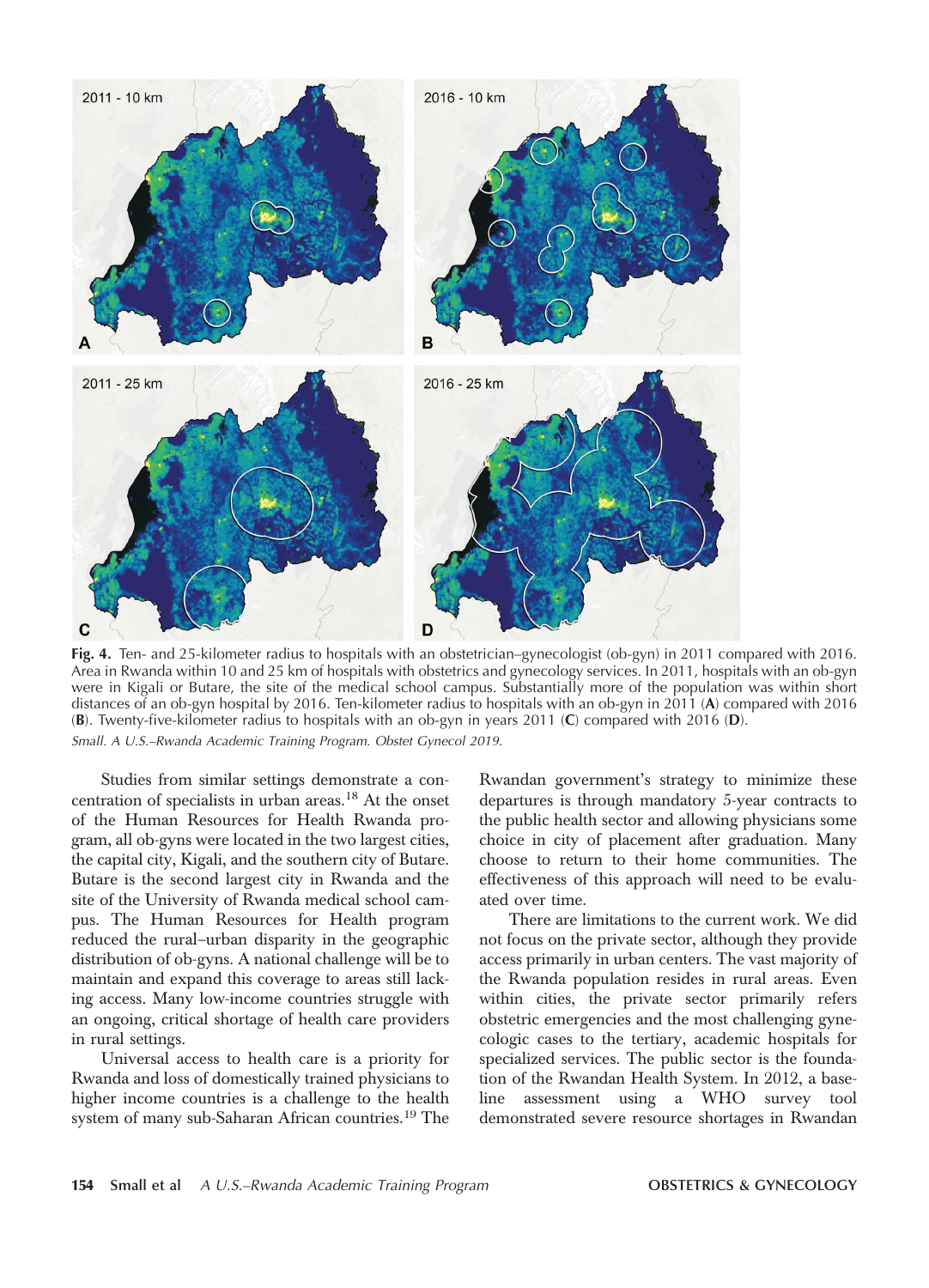

Fig. 5. Change in travel time to an obstetrician–gynecologist in Rwanda 2011 compared with 2016. Travel time analysis shows that, compared with 2011, virtually all of the Rwandan population had a less than 120-minute travel time to hospitals with obstetrics and gynecology services in 2016.

Small. A U.S.–Rwanda Academic Training Program. Obstet Gynecol 2019.

hospitals.<sup>20</sup> These factors may contribute to lifethreatening treatment delays despite a patient's prompt arrival to the appropriate level care facility.

There are limitations to our evaluation of the physical environment. Physical access is an established barrier to care. Longer travel times are known to worsen both maternal and neonatal outcomes.<sup>10</sup> Our analyses are dependent on the quality of our underlying data sources, most notably the completeness and spatial accuracy of the population data used. It is possible that harder-to-access populations are relatively underrepresented in this dataset. Our travel time analysis incorporates assumptions about travel conditions, including the effect of road quality and land cover type on travel time. These assumptions may be generally sound at a very large geographic scale but cannot incorporate local impediments to travel. Moreover, the quality of many roads in Africa is poor and made worse by rains.

This geospatial approach forms an important scaffold for understanding the physical health care environment and the effect of a large obstetrics and gynecology training program on the Rwandan population. This approach can allow us to visually demonstrate areas where additional innovative, creative, resourceful measures are still needed to reach universal health care access. Geospatial mapping not only highlights these improvements, but also exposes ongoing vulnerabilities in areas of the country that remain distant from newly established ob-gyns.

With this study, we address two aspects of barriers to health care access—human resources and the physical landscape. The Human Resources for Health Rwanda Obstetrics and Gynecology program

enhanced both the human workforce capacity in obstetrics and gynecology, as well as the nationwide physical proximity to hospitals with ob-gyns, reducing the national rural–urban disparity in access to care.

#### REFERENCES

- 1. Ouma PO, Maina J, Thuranira PN, Macharia PM, Alegana VA, English M, et al. Access to emergency hospital care provided by the public sector in sub-Saharan Africa in 2015: a geocoded inventory and spatial analysis. Lancet Glob Health 2018;6:e342–50.
- 2. Binagwaho A, Farmer PE. The human resources for health program in Rwanda. N Engl J Med 2014;370:981–2.
- 3. Bucagu M, Kagubare JM, Basinga P, Ngabo F, Timmons BK, Lee AC. Impact of health systems strengthening on coverage of maternal health services in Rwanda, 2000-2010: a systematic review. Reprod Health Matters 2012;20:50–61.
- 4. National Institute of Statistics of Rwanda (NISR) [Rwanda], Ministry of Health MOH) [Rwanda], ICF International. Rwanda demographic and health survey 2014-15. Rockville (MD): NISR, MOH, ICF International; 2015.
- 5. Cancedda C, Cotton P, Shema J, Rulisa S, Riviello R, Adams LV, et al. Health professional training and capacity strengthening through international academic partnerships: the first five years of the human resources for health program in Rwanda. Int J Health Policy Manag 2018;7:1024–39.
- 6. Petroze RT, Joharifard S, Groen RS, Niyonkuru F, Ntaganda E, Kushner AL, et al. Injury, disability and access to care in Rwanda: results of a nationwide cross-sectional population study. World J Surg 2015;39:62–9.
- 7. Cancedda C, Farmer PE, Kyamanywa P, Riviello R, Rhatigan J, Wagner CM, et al. Enhancing formal educational and in-service training programs in rural Rwanda: a partnership among the public sector, a nongovernmental organization, and academia. Acad Med 2014;89:1117–24.
- 8. Victora CG, Requejo JH, Barros AJ, Berman P, Bhutta Z, Boerma T, et al. Countdown to 2015: a decade of tracking progress for maternal, newborn, and child survival. Lancet 2016;387:2049–59.